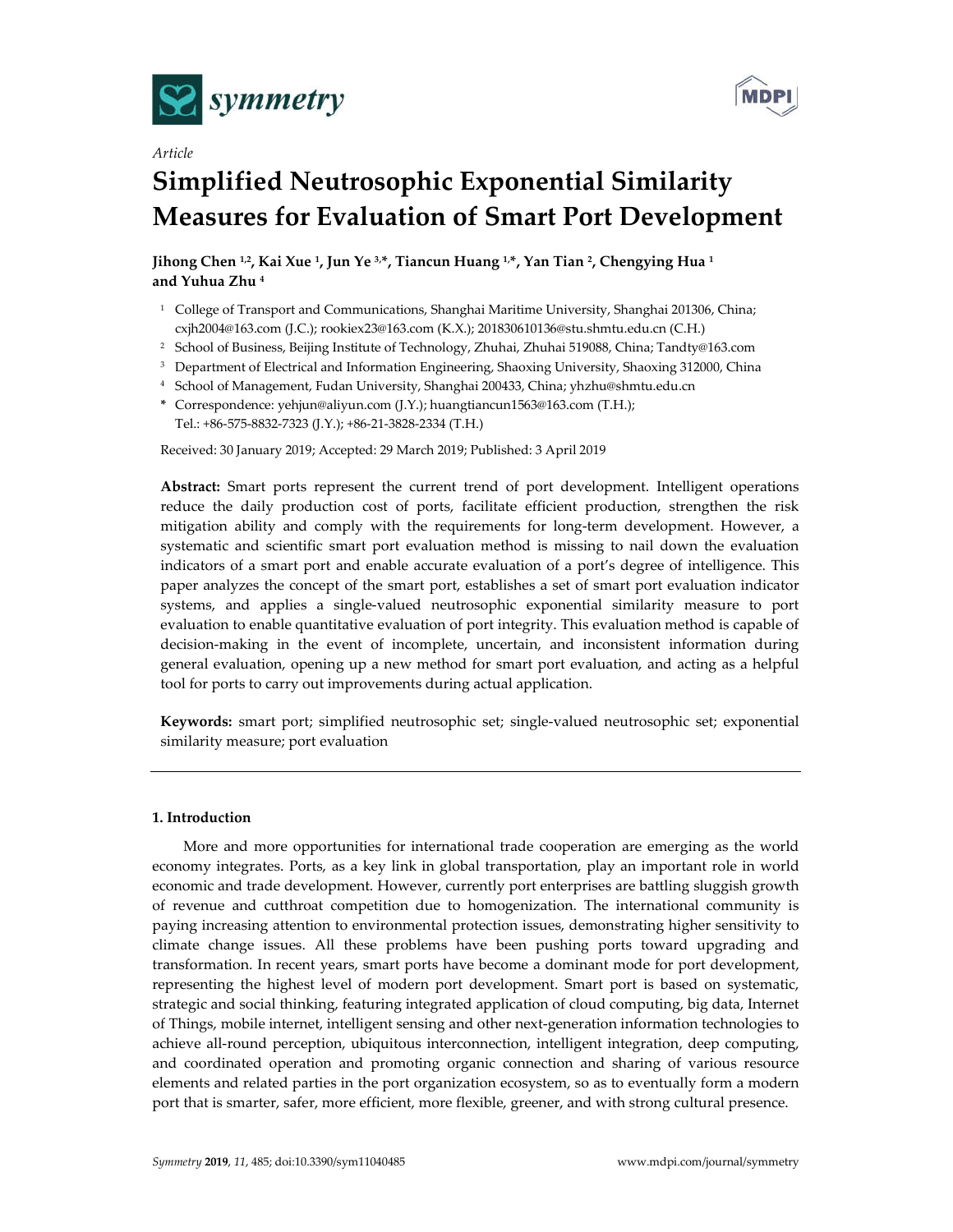To materialize an operation mode for the smart port, scholars have conducted a ton of research on port optimization, including improving logistics supply efficiency, enhancing port service functions, reducing environmental pollution at ports, and cutting energy consumption of equipment. These studies have provided practical and effective steps to port organizations and improved their shortcomings. However, the current evaluation of smart port performance remains imperfect, lacking an objective and scientific evaluation method, and clear indicators for the evaluation, which is not conducive to discovering problems in ports. For the purpose of establishing a systematic and scientific smart port evaluation approach, this paper builds up a system of indicators for smart port evaluation, namely by using single-valued neutrosophic exponential similarity measure to quantify the degree of port intelligence. The research results can offer a theoretical basis for the port industry and stakeholders to launch smart port construction.

The rest of the paper is organized as follows. The literature review in Section 2 summarizes the current research programs on port efficiency evaluation with the aim to draw lessons from them. Section 3 determines the smart port evaluation indicators. Section 4 proposes the research approach in this paper, and introduces the neutrosophic exponential similarity measure. Section 5 conducts an empirical study to evaluate smart port based on the indicators in a simplified neutrosophic environment. Section 6 presents the conclusion of this paper.

#### **2. Literature Review**

Development efficiency evaluation helps ports to identify their own shortcomings, and facilitates better designing of plans and policies tailored to distinct situations of different ports, which is of constructive significance for port development. At present, parametric analysis and nonparametric analysis are two dominant approaches for port efficiency evaluation both domestically and internationally. Specifically, data envelopment analysis (DEA) is often used in the nonparametric analysis. Scholars select different input and output indicators from different angles according to their own research needs, and construct corresponding port operation efficiency evaluation models. Wu et al. used the DEA model to test the sensitivity of individual input and output decision-making units, finding that berth count and capital investment are the most sensitive factors affecting the throughput of a container port [1]. Tongzon studied the operational efficiency of international ports with the DEA model, and compared the operational advantages of several international ports, discovering that the relationship between the efficiency of an international port and its size is not clear [2,3]. Cullinane et al. took into account time-varying factors in port efficiency evaluation modeling, and established the DEA time window analysis model to study the relative efficiencies of world's major container ports, finding that the evaluated efficiency of a container port fluctuates over time [4]. Cullinane et al. studied the advantages and disadvantages of port privatization, and used the DEA model to conduct an empirical study on the relationship between privatization and container port efficiency [5]. Rajasekar and Deo studied the size effect and its efficiency of Indian Major Ports using DEA-Additive models, discovering that there is no significant difference between size and its efficiency of the port [6]. Wang and Han used the traditional DEA, into fuzzy DEA using fuzzy number characteristics in order to measure the efficiency of twelve international container ports in Taiwan and surrounding areas without having to consider weighting values of inputs and outputs. This approach allows objective and easy measurement of international container port efficiency. By the fuzzy DEA computation, it was found that the results of judging under input orientation and output orientation were consistent [7]. Cullinane and Wang studied the fundamentals of DEA and demonstrated how DEA can be applied to measure the efficiency of container ports. As a benchmarking approach to study efficiency, DEA enables a port to evaluate its performance vis-a-vis its peers. In so doing, the possible waste of resources and the industry best practice can be identified [8]. Gamassa and Chen used the DEA model to measured and analyzed the East and West African major ports efficiency over time, and the findings demonstrate that though West African ports have bigger ports size and have a higher Container throughput TEUs compared to East African ports [9]. In addition, Chin et al. used the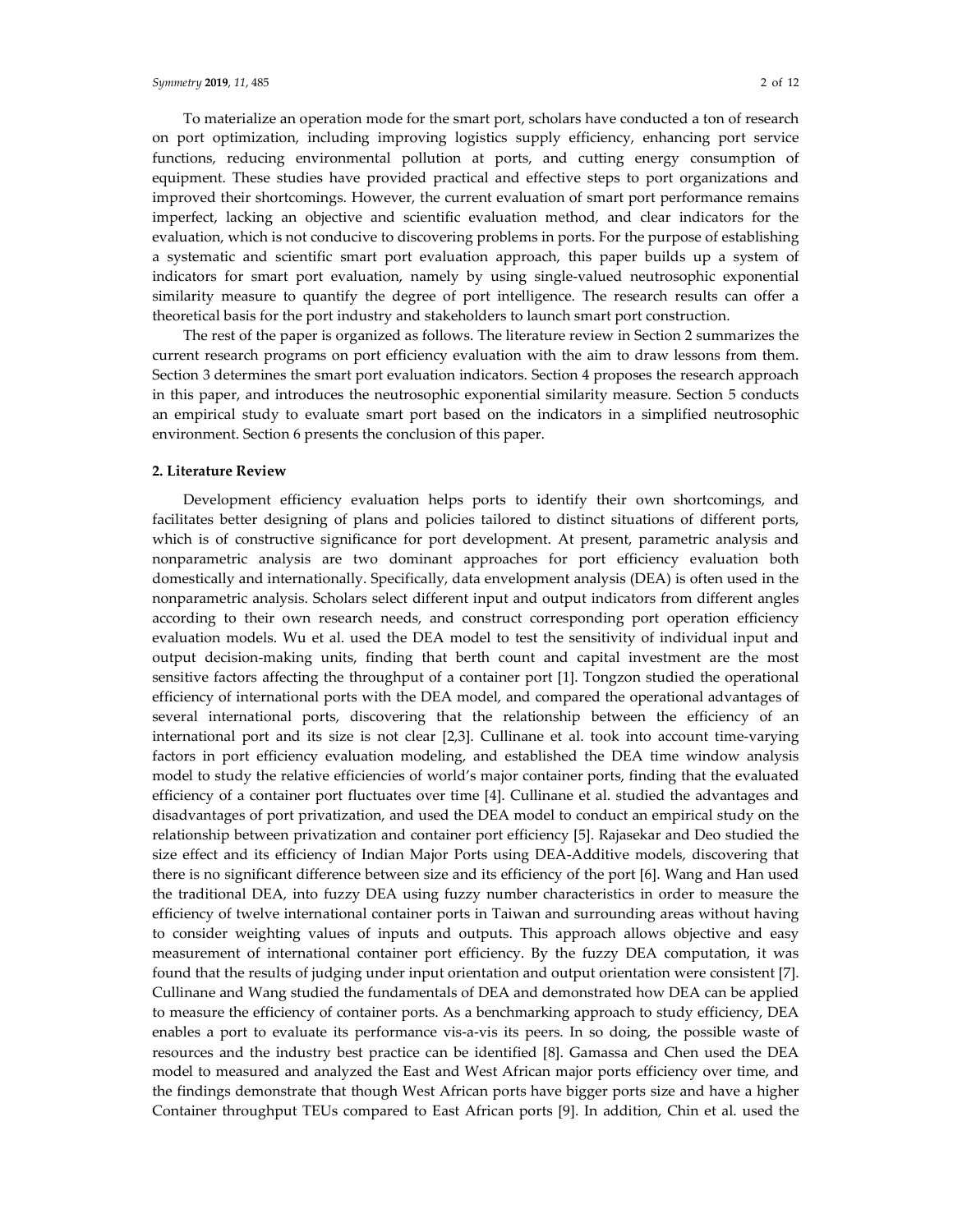DEA model to study the efficiencies of ports in Singapore, Greece, ASEAN, etc., and proposed enhanced measures targeting their shortcomings [10–12].

The parametric approach for port efficiency evaluation primarily uses the so-called stochastic frontier analysis. The stochastic frontier analysis refers to calculating the deviation degree between the sample port and frontier ports in terms of efficiency to evaluate the efficiency of the sample port. There are no definite frontier ports in terms of efficiency, they are just the most efficient ports relative to other ports, and vary with different port sample sets [13]. Coto-Millan et al. used a stochastic frontier cost function to evaluate the economic efficiency of Spanish ports using panel data, and found that the port operation model has a significant impact on economic efficiency, but the port size has no relationship with port economic efficiency [14]. Cullinane et al. used the cross-section and panel data versions of the "stochastic frontier model" to evaluate the relative efficiency of major container ports in Asia, and found that port size is closely related to port efficiency [15]. Notteboom and Winkelmans used the Bayesian stochastic frontier model to evaluate the port efficiency in Asia and Europe, and found that port efficiency has nothing to do with privatization but is positively related to port size [16]. In addition, many scholars used the analytical hierarchy process to evaluate port performance [17–19], the fuzzy analytical network process (FANP), and other multiple attribute decision-making methods were also chosen to evaluate port efficiency [20,21]. Such evaluation methods are easier for practical application, but feature international indicators of the evaluation system and hence a high degree of interference.

Founded by Smarandache in 1980, neutrosophy studies the neutrosophic origin, nature and scope, as well as the roles of different ideologies [22]. In recent years, neutrosophic set theory has been widely used in decision-making and evaluation research in many industries. Neutrosophy boasts wide application, such as in the fields of engineering, medicine, military science, cybernetics and physics, for logical deduction, aggregation, and probability statistics. Fu and Ye proposed new exponential similarity measures (ESMs) between simplified neutrosophic sets (SNSs), including single-valued neutrosophic ESMs and interval neutrosophic ESMs, and their initial evaluation/diagnosis method of the BPH symptoms with simplified neutrosophic information [23]. Peng el al. proposed simplified neutrosophic sets for multi-criteria decision-making problems [24]. Sahin and Liu used two new operational laws in which the bases are positive real numbers and interval numbers, respectively and the exponents are SNNs, and discussed some of their desired properties [25]. Şahin and Küçük established a useful method dealing with subsethood similarity measure between two SVNSs [26]. Biswas et al. applied the TOPSIS method in single-valued neutrosophic information [27]. Şahin and Liu introduced a maximizing deviation method under neutrosophic environment and utilized it for solving a numerical example with incomplete weight information [28]. Akram and Shahzadi defined the notion of the interval valued neutrosophic soft set (ivn-soft sets), which is a combination of an interval valued neutrosophic set and a soft set to investigate the decision making based on ivn-soft sets by level soft sets [29]. Smarandache and Ali introduced the notion of neutrosophic triplet, which is a group of three elements that satisfy certain properties with some binary operation [30]. Rizk-Allah et al. developed a new compromise algorithm for multi-objective transportation problem (MO-TP), which is inspired by Zimmermann's fuzzy programming and the neutrosophic set terminology [31]. Liu and Teng introduced the definition, the properties, the score function, the accuracy function, and the operational laws of the normal neutrosophic numbers (NNNs), and used an illustrative example to demonstrate the practicality and effectiveness of the proposed method [32]. Abdel-Basset and Mohamed proposed a general framework for smart city evaluation with imperfect and incomplete information through using single valued neutrosophic and rough set theories [33]. Thong et al. developed a new Technique for Order of Preference by Similarity to Ideal Solution (TOPSIS) method based on the proposed Dynamic Interval-valued Neutrosophic Set(DIVNS) theory [34]. However, neutrosophy in the field of transportation application is rarely mentioned, so this paper proposes to apply a single-valued neutrosophic exponential similarity measure to evaluate smart port in a simplified neutral environment.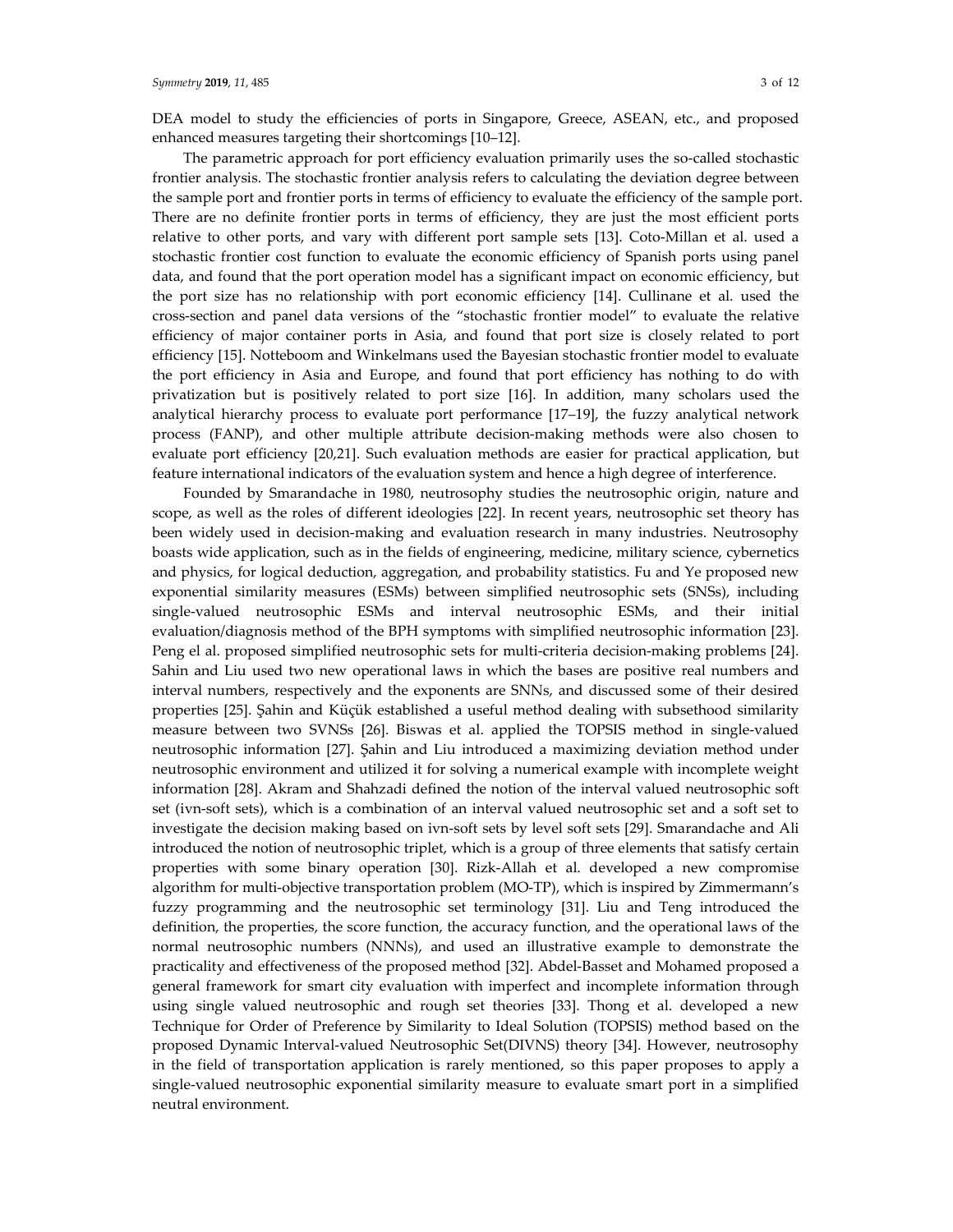Most of the current research on port efficiency evaluation adopts the aforementioned methods, or makes further improvements based on the aforesaid studies. In recent years, some new non-classical nature-inspired evaluation and optimization methods have also been developed and applied [35–37]. However, port evaluation indicators are uncertain in practical application, no matter whether the parametric analysis or the nonparametric analysis approach is used for port performance evaluation. Besides, the evaluation indicators for different ports are not consistent and applying different evaluation methods for the same port will also produce different results. To avoid this, we should nail down the indicators related to smart port evaluation and then use the single-valued neutrosophic exponential similarity measure to evaluate smart port on that basis.

## **3. Evaluating Indicators**

Port is the junction of water and land transport, an important base for industrial activities, a comprehensive logistics center and a new growth point for urban economic development. To facilitate more efficient, safer and greener port operation, experts never ceased the search of new information technologies, and the concept of the smart port came into being.

Currently, the smart port in the broad sense is a result of digital technologies, business model innovation and resource value innovation. The smart port features excellent port operation, an open ecosystem, and active expansion in sustainable innovative businesses.

Smart ports attempt to apply advanced information technology as well as automated and intelligent mechanical equipment to the daily production and operation management of ports, realizing the automation of port production and operation, the whole process of port logistics supply chain services, the facilitation of port financial trade and the rationalization of port energy saving and emission reduction. Smart ports enable seamless connection and synergy between vehicles, ships, people, cargoes and various systems of the port, improving its daily operational efficiency and amplifying its advantages. By referring to literature in port and related fields, this paper singles out specific evaluation indicators for the smart port, as shown in Table 1. The smart port mentioned in this paper refers to a comprehensive conceptual port, which renders intelligence and advancedness to the port in terms of production and operation systems, logistics supply chain systems, financial and trade service technologies, and energy conservation and emission reduction capacities. This enables a safe, efficient, convenient, green and sustainable development form of the port to improve the comprehensive competitiveness of ports.

Specifically, the evaluation indicators of the port production and operation systems include the application of emerging information technologies, such as port production dispatching automation, Internet of Things and cloud computing, and emergency response capabilities. These indicators emphasize the application of intelligent technology in port operation, which is the breakthrough sign of the development of information and intelligence in many ports in the world. Smart Ports use intelligent technology to automate production scheduling, reduce manual work, and enhance the handling capacity of port emergency events.

The evaluation indicators of the port logistics supply chain systems include the intelligent level of door-to-door full-course services of port logistics, the electronic processing of logistics documents, the standardization level of operations and the "Internet +" logistics supply chain services of the port. These indicators mainly consider the ability of ports to develop door-to-door supply chain services, especially require ports to realize the intellectualization, standardization, and convenience of logistics services through intelligent technology. Ports can provide efficient, fast, and convenient integrated logistics services.

The evaluation indicators of the port financial and trade service technologies include port integration and facilitation as well as customs clearance efficiency, and sharing of financial service resources in the port supply chain. These indicators consider the service expansion capability of ports in the context of intellectualization, and require ports to use intelligent technology to achieve convenient customs clearance environment, goods trade, and supply chain financial service extension.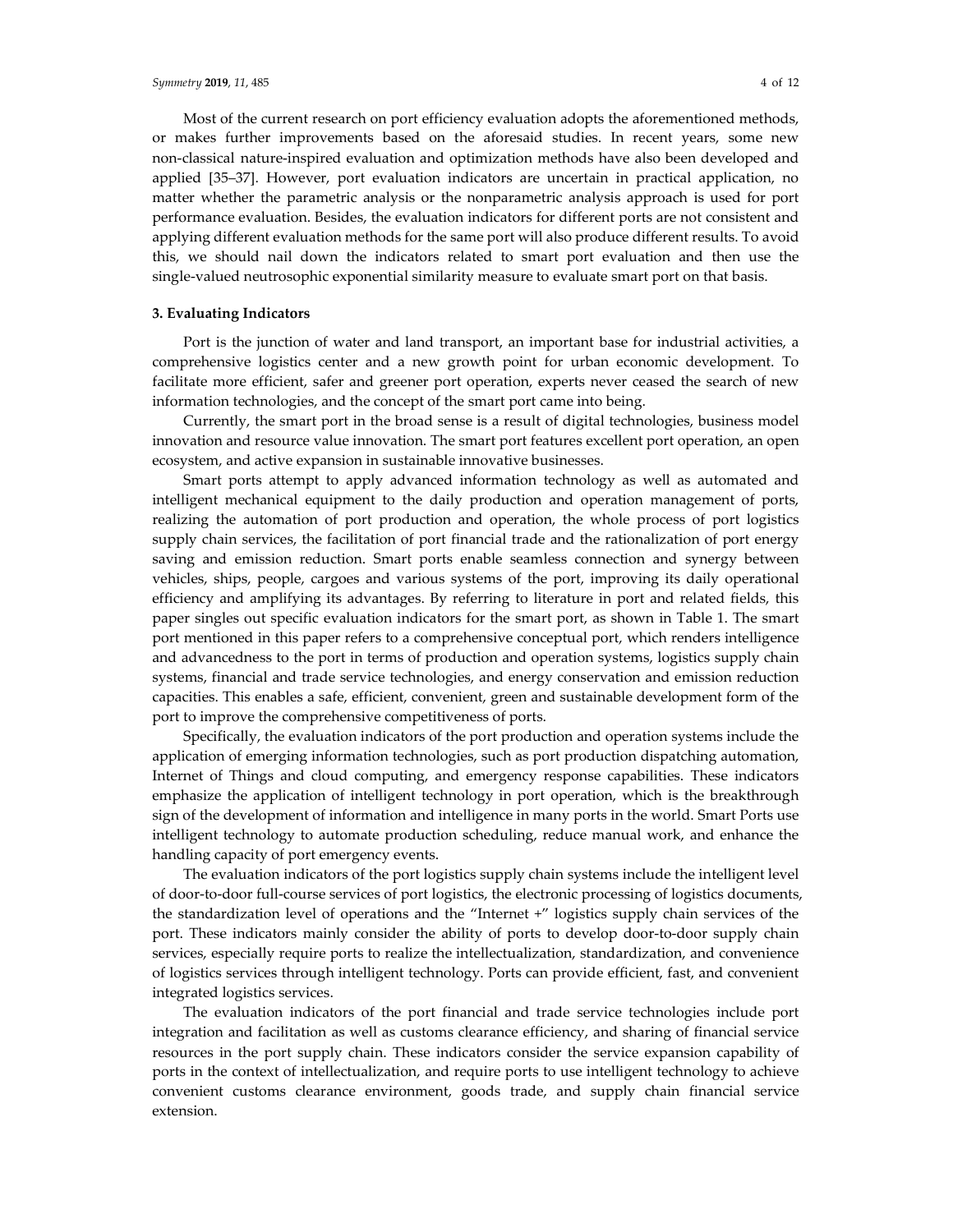The evaluation indicators of the port energy conservation and emission reduction capacities include the application status of green energy sources at the port and the emission control and governance capacities over port pollutants. These indicators mainly consider how to use intelligent technology to achieve energy reduction and emission reduction, and how to build and develop green ports. Green port is also a new concept of port development in the world. It is a sustainable port with a good balance between environmental protection and economic interests. Guided by the concept of green development, green ports achieve environmental health, energy consumption reduction, and pollution reduction through intelligent technologies and emission reduction measures**.**

| Area                                                                 | <b>Evaluation Indicator</b>                            | Reference    |  |
|----------------------------------------------------------------------|--------------------------------------------------------|--------------|--|
|                                                                      | Production dispatching automation                      | $[38 - 40]$  |  |
| Port Production and Operation                                        | Application of emerging information technologies at    |              |  |
| Systems                                                              | ports such as the Internet of Things and cloud         | [39, 41, 42] |  |
|                                                                      | computing                                              |              |  |
|                                                                      | Emergency response capabilities                        | [38, 41]     |  |
|                                                                      | Intelligent level of door-to-door full-course services | $[40 - 43]$  |  |
|                                                                      | of port logistics                                      |              |  |
| Port Logistics Supply Chain<br>System                                | Electronic processing of logistics documents, the      | $[40 - 43]$  |  |
|                                                                      | standardization level of operations                    |              |  |
|                                                                      | "Internet +" logistics supply chain services           | $[40 - 43]$  |  |
|                                                                      | Port integration and facilitation as well as customs   | [38, 44, 45] |  |
| Port Financial and Trade                                             | clearance efficiency                                   |              |  |
| Service Technologies                                                 | Sharing of financial service resources in the port     | [44, 45]     |  |
|                                                                      | supply chain                                           |              |  |
| Port Energy Conservation and<br><b>Emission Reduction Capacities</b> | Application status of green energy sources at the      | [38, 46, 47] |  |
|                                                                      | port                                                   |              |  |
|                                                                      | Emission control and governance capacities over        | [46–49]      |  |
|                                                                      | port pollutants                                        |              |  |

## **Table 1.** Classification of Smart Port Evaluation Indicators.

## **4. Research Methodology**

#### *4.1. Basic Concepts of SNSs*

Simplified neutrosophic set (SNS) is a powerful tool that attracts the attention of many scholars in dealing with uncertainty and vagueness [24]. Ye proposed the Simplified Neutrosophic Set (SNS), a subset of the neutrosophic set which is more suitable for processing issues that contain many incomplete, uncertain, and inconsistent information to apply neutrosophy to science and engineering better [23,26]. SNS can be defined as follows.

Let *X* be a space of points (objects), with a generic element in *X* denoted by *x*. An SNS *N* in *X* is characterized by a truth-membership function  $T_N(x)$ , an indeterminacy-membership function  $I_N(x)$ and a falsity-membership function  $F_N(x)$ . Then, an *SNS N* can be expressed as  $N = \{ \langle x, T_N(x), I_N(x), \rangle \}$  $F_N(x) > |x \in X|$ , where the sum of  $T_N(x)$ ,  $I_N(x)$ ,  $F_N(x) \subseteq [0, 1]$  satisfies the condition  $0 \leq \sup T_N(x) + \sup$  $I_N(x)$  + sup  $F_N(x) \leq 3$  for each point *x* in *X*. Then, SNS is a subclass of the neutrosophic set and includes the concepts of single valued neutrosophic set (SVNS).

Assume that  $A = \{ \langle x, T_A(x), I_A(x), F_A(x) \rangle \mid x \in X \}$  and  $B = \{ \langle x, T_B(x), I_B(x), F_B(x) \rangle \mid x \in X \}$  are two SNSs, where  $T_A(x)$ ,  $I_A(x)$ ,  $F_A(x) \in [0, 1]$ ,  $0 \le T_A(x) + I_A(x) + F_A(x) \le 3$  for each point x in *X*, i.e., *A* and *B* are two Simplified Neutrosophic Sets (SNSs). The SNS is a effective generalization of the fuzzy set that is designed for some situations in which each element has different truth membership function, indeterminacy membership function and falsity membership function. Then, the inclusion, equation, and complement for SNSs *A* and *B* are defined, respectively, as follows: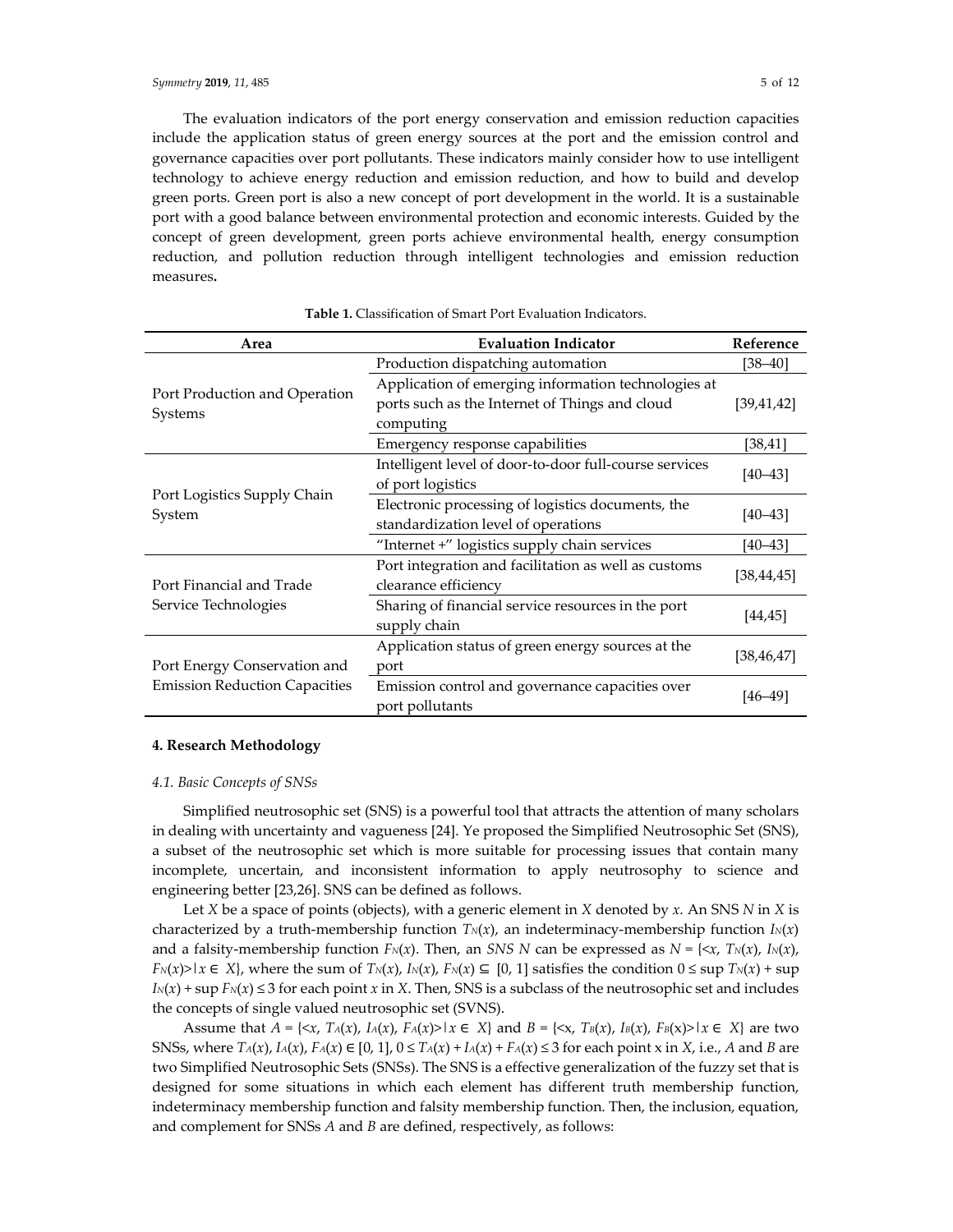- (1) *B* ⊆ *A* if and only if *TA*(*x*) ≤ *TB*(*x*), *IA*(*x*) ≥ *IB*(*x*), *FA*(*x*) ≥ *FB*(*x*) for any *x* in *X*,
- (2)  $A = B$  if and only if  $A ⊆ B$  and  $B ⊆ A$ ,
- (3)  $A^c = \{ \langle x, F_A(x), 1 I_A(x), T_A(x) \rangle | x \in X \}$  and  $B^c = \{ \langle x, F_B(x), 1 I_B(x), T_B(x) \rangle | x \in X \}.$

Assume that  $A = \{(x, T_A(x), I_A(x), F_A(x)) \mid x \in X\}$  and  $B = \{(x, T_B(x), I_B(x), F_B(x)) \mid x \in X\}$  are two SNSs in X. If  $T_A(x)$ ,  $I_A(x)$ ,  $F_A(x) \subseteq [0, 1]$ ,  $0 \le \sup T_A(x) + \sup I_A(x) + \sup F_A(x) \le 3$ ,  $T_B(x)$ ,  $I_B(x)$ ,  $F_B(x) \subseteq [0, 1]$ , and  $0 \le \sup T_B(x) + \sup I_B(x) + \sup F_B(x) \le 3$  for each point x in X, then A and B are reduced to two interval neutrosophic sets (INSs) [50]. Thus, the inclusion, equation, and complement for SNSs B and A are defined, respectively, as follows:

- (4) B  $\subseteq$  A if and only if inf  $T_B(x) \leq \inf T_A(x)$ , inf  $I_B(x) \geq \inf I_A(x)$ , inf  $F_B(x) \geq \inf F_A(x)$ , sup  $T_B(x) \leq \sup T_A(x)$ , sup  $I_B(x) \geq \sup I_A(x)$ , sup  $F_B(x) \geq \sup F_A(x)$  for any x in X;
- (5) B = A if and only if  $B \subseteq A$  and  $A \subseteq B$ ;
- (6) A = 〈,[inf (), sup()],[1 − sup(),1 − inf ()],[inf (), sup()]〉丨 ∈ X and  $B^c = \{ (x, [\inf F_B(x), \sup F_B(x)], [1 - \sup F_B(x),1 - \inf F_B(x)], [\inf T_B(x), \sup T_B(x)] \} \mid x \in X \}$

Especially when the upper and lower ends of the interval numbers  $T_A(x)$ ,  $I_A(x)$ ,  $F_A(x)$  in A and  $T_B(x)$ ,  $I_B(x)$ ,  $F_B(x)$  in B are equal, the INSs A and B are reduced to the single valued neutrosophic sets (SVNSs) A and B. Therefore, SVNSs are the special cases of INSs, and also SVNSs and INSs are also the special cases of SNSs.

#### *4.2. Exponential Similarity Measures of SVNS*

The single valued neutrosophic set (SVNS) is a generalization of classic set, fuzzy set, interval valued fuzzy set, intuitionistic fuzzy set, and para-consistent set [23,26]. This section describes the steps of applying the exponential similarity measuring method, as detailed below.

**Step 1.** Determine the decision goal. This paper aims to obtain the evaluation approach of smart port, consulting relevant literature to determine the specific indicators of the evaluation system. *Im* represents the *m*-th indicator.

**Step 2.** Develop criteria for indicators. According to different evaluation environments, different degrees of decision-making statuses are selected, and *Dn* is used to denote the *n*-th degree. Second, these degrees are represented by their respective SVNS information.

**Step 3.** Conduct a preliminary evaluation. *t* industry experts are invited to evaluate the indicators. Truth, Indeterminacy, and Falsity represent the degree of recognition, from high to low, of the indicator performance. Specific SVNS value calculation is as follows:

Assume *a* experts select Truth, *b* experts choose Indeterminacy, and *c* experts choose Falsity. Then the SNS value of this indicator is <*a/t*, *b/t*, *c/t*>.

**Step 4.** Exponential similarity measure. Set the standard to be  $A = \{ \langle x_j, T_A(x_j), I_A(x_j) \rangle, F_A(x_j) \rangle \}$ *X*}, and the preliminary evaluation is *B* = { $\langle x_i, T_B(x_i), I_B(x_i) \rangle$ ,  $F_B(x_j) > | x \in X$ }, which is any two SVNSs in the range of  $X = \{x_1, x_2, ..., x_m\}$ . Based on the exponential function, the exponential similarity measure of the standard and the preliminary evaluation is defined as follows:

$$
E_i(A,B) = \frac{1}{m} \sum_{j=1}^{m} \frac{\exp\{-\frac{1}{3}[\Big|T_A(x_j) - T_B(x_j)\Big| + \Big|I_A(x_j) - I_B(x_j)\Big| + \Big|F_A(x_j) - F_B(x_j)\Big|\}\} - \exp(-1)
$$
\n<sup>(1)</sup>

When the weights of the indicators are different, a weight coefficient *w<sub>j</sub>* can be added. *w<sub>j</sub>* ∈ [0, 1] and the sum of them is 1. The specific expression is as follows:

$$
W_i(A,B) = \sum_{j=1}^m w_j \frac{\exp\{-\frac{1}{3}[\left|T_A(x_j) - T_B(x_j)\right| + \left|I_A(x_j) - I_B(x_j)\right| + \left|F_A(x_j) - F_B(x_j)\right|\}] \} - \exp(-1)
$$
(2)

**Step 5.** Make the calculation using MATLAB. The above content is coded and calculated in MATLAB to obtain the maximum similarity measure to indicate the most appropriate evaluation.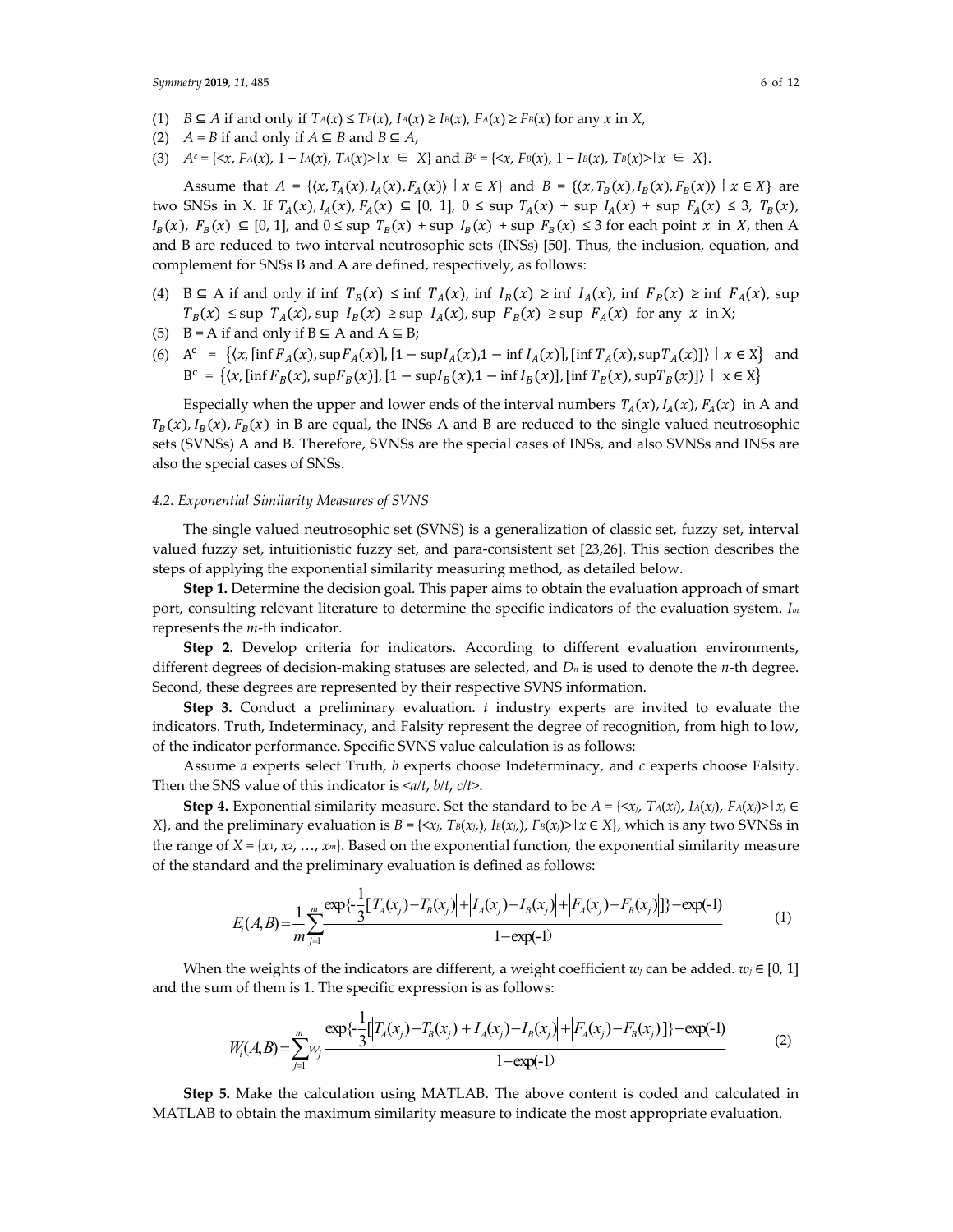# **5. Application Method and Results**

In this section, the aforementioned methods will apply. First, follow Step 1 to organize the smart port evaluation indicators listed above into the Table 2.

| Indicators                                                                     | (T) | Truth Indeterminacy<br>(I) | Falsity<br>(F) |
|--------------------------------------------------------------------------------|-----|----------------------------|----------------|
| I Port production scheduling of fully automated                                |     |                            |                |
| I <sub>2</sub> The application of the Internet of things, cloud computing and  |     |                            |                |
| other emerging information technologies in ports                               |     |                            |                |
| I <sub>3</sub> The ability of the port to deal with emergencies                |     |                            |                |
| I <sub>4</sub> Intelligent level of port logistics door-to-door service        |     |                            |                |
| I <sub>5</sub> Port logistics documents, data processing and other links       |     |                            |                |
| electronic, standardized operation level                                       |     |                            |                |
| I <sub>6</sub> Port "Internet +" logistics supply chain service                |     |                            |                |
| I <sub>7</sub> Integration and facilitation of ports and customs clearance     |     |                            |                |
| efficiency                                                                     |     |                            |                |
| Is Port supply chain financial service resource sharing                        |     |                            |                |
| I <sub>9</sub> Application of green energy in ports                            |     |                            |                |
| I <sup>10</sup> The ability to control and control the discharge of pollutants |     |                            |                |
| from ports                                                                     |     |                            |                |

Follow Step 2 to preliminarily classify smart port into five degrees: strong, relatively strong, average, relatively weak, and weak, to quantify the initially evaluated degrees of the smart port. See Table 3 for details.

| $D_1$<br><b>Indicators</b> |                 | D <sub>2</sub>      | $D_3$           | $\mathbf{D}_4$    | $D_5$             |
|----------------------------|-----------------|---------------------|-----------------|-------------------|-------------------|
|                            | (Strong)        | (Relatively Strong) | (Average)       | (Relatively Weak) | (Weak)            |
| I <sub>1</sub>             | <1.0, 0.0, 0.0> | <0.8, 0.2, 0.0>     | <0.6, 0.4, 0.0> | < 0.4, 0.4, 0.2   | < 0.2, 0.4, 0.4 > |
| I <sub>2</sub>             | <1.0, 0.0, 0.0> | < 0.8, 0.2, 0.0     | <0.6, 0.4, 0.0> | < 0.4, 0.4, 0.2   | < 0.2, 0.4, 0.4 > |
| $I_3$                      | <1.0,0.0,0.0>   | <0.8, 0.2, 0.0>     | <0.6, 0.4, 0.0> | < 0.4, 0.4, 0.2   | < 0.2, 0.4, 0.4 > |
| I <sub>4</sub>             | <1.0,0.0,0.0>   | < 0.8, 0.2, 0.0     | <0.6, 0.4, 0.0> | < 0.4, 0.4, 0.2   | < 0.2, 0.4, 0.4 > |
| I <sub>5</sub>             | <1.0, 0.0, 0.0> | < 0.8, 0.2, 0.0     | <0.6, 0.4, 0.0> | < 0.4, 0.4, 0.2   | < 0.2, 0.4, 0.4 > |
| I6                         | <1.0, 0.0, 0.0> | < 0.8, 0.2, 0.0     | <0.6, 0.4, 0.0> | < 0.4, 0.4, 0.2   | < 0.2, 0.4, 0.4 > |
| I <sub>7</sub>             | <1.0,0.0,0.0>   | < 0.8, 0.2, 0.0     | <0.6, 0.4, 0.0> | < 0.4, 0.4, 0.2   | < 0.2, 0.4, 0.4 > |
| I <sub>8</sub>             | <1.0, 0.0, 0.0> | < 0.8, 0.2, 0.0     | <0.6, 0.4, 0.0> | < 0.4, 0.4, 0.2   | < 0.2, 0.4, 0.4 > |
| I <sub>9</sub>             | <1.0, 0.0, 0.0  | < 0.8, 0.2, 0.0     | <0.6, 0.4, 0.0> | < 0.4, 0.4, 0.2   | < 0.2, 0.4, 0.4 > |
| $I_{10}$                   | <1.0, 0.0, 0.0> | < 0.8, 0.2, 0.0     | <0.6, 0.4, 0.0> | < 0.4, 0.4, 0.2   | < 0.2, 0.4, 0.4 > |

**Table 3.** Five types of smart port degree with simplified neutrosophic information.

From Table 3 we can see that the evaluated degrees of smart port indicators correspond to the following SVNS information.

*S*<sup>1</sup> = {<*I*1,1.0,0.0,0.0>, <*I*2,1.0,0.0,0.0>, <*I*3,1.0,0.0,0.0>, <*I*4,1.0,0.0,0.0>, <*I*5,1.0,0.0,0.0>, <*I*6,1.0,0.0,0.0>, <*I*7,1.0,0.0,0.0>, <*I*8,1.0,0.0,0.0>, <*I*9,1.0,0.0,0.0>, <*I*10,1.0,0.0,0.0>},

S2 = {<*I*1,0.8,0.2,0.0>, <*I*2,0.8,0.2,0.0>, <*I*3,0.8,0.2,0.0>, <*I*4,0.8,0.2,0.0>, <*I*5,0.8,0.2,0.0>, <*I*6,0.8,0.2,0.0>, <*I*7,0.8,0.2,0.0>, <*I*8,0.8,0.2,0.0>, <*I*9,0.8,0.2,0.0>, <*I*10,0.8,0.2,0.0>},

S3 = {<*I*1,0.6,0.4,0.0>, <*I*2,0.6,0.4,0.0>, <*I*3,0.6,0.4,0.0>, <*I*4,0.6,0.4,0.0>, <*I*5,0.6,0.4,0.0>, <*I*6,0.6,0.4,0.0>, <*I*7,0.6,0.4,0.0>, <*I*8,0.6,0.4,0.0>, <*I*9,0.6,0.4,0.0>, <*I*10,0.6,0.4,0.0>},

S4 = {<*I*1,0.4,0.4,0.2>, <*I*2,0.4,0.4,0.2>, <*I*3,0.4,0.4,0.2>, <*I*4,0.4,0.4,0.2>, <*I*5,0.4,0.4,0.2>, <*I*6,0.4,0.4,0.2>, <*I*7,0.4,0.4,0.2>, <*I*8,0.4,0.4,0.2>, <*I*9,0.4,0.4,0.2>, <*I*10,0.4,0.4,0.2>},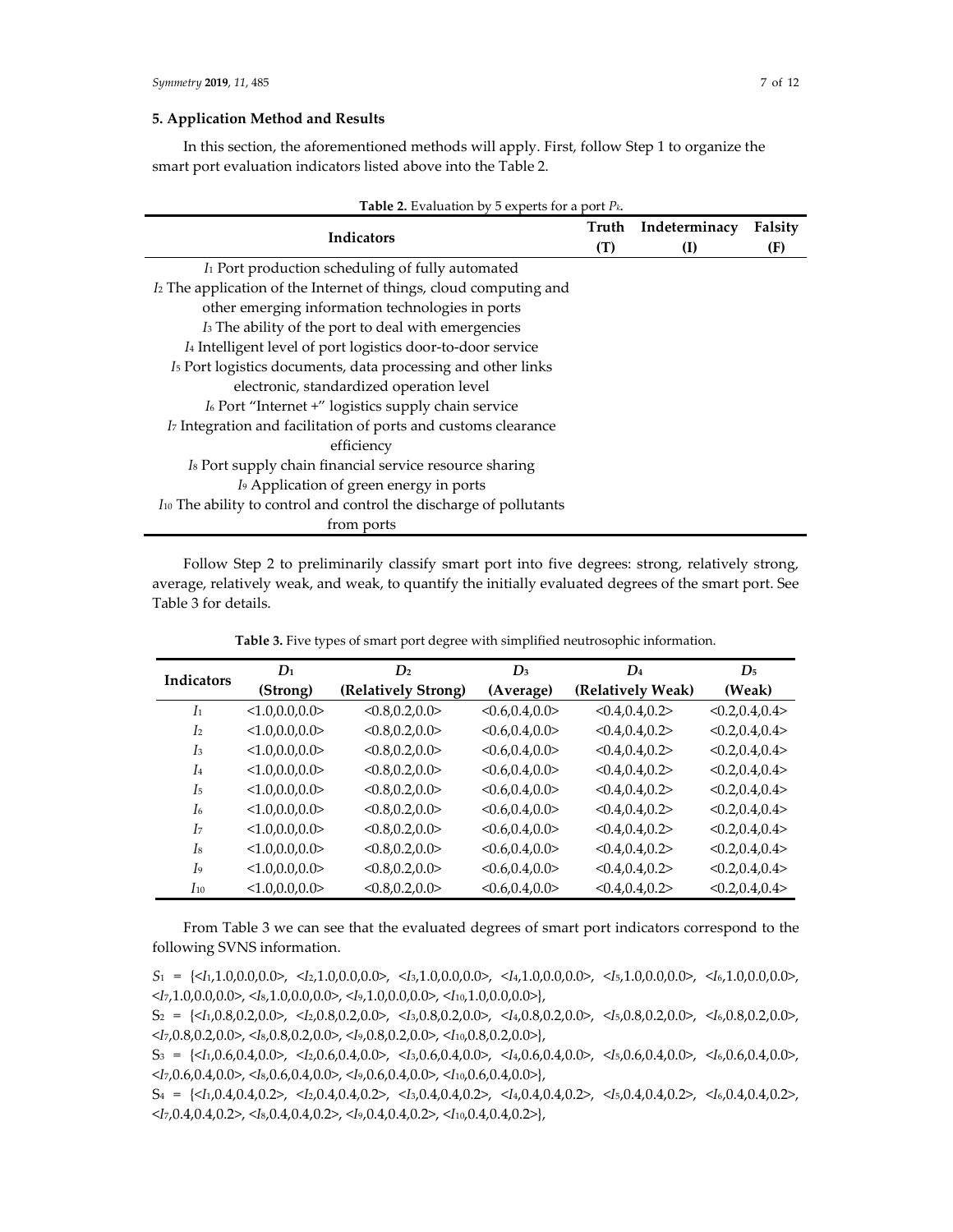S5 = {<I1,0.2,0.4,0.4>, <I2,0.2,0.4,0.4>, <*I*3,0.2,0.4,0.4>, <*I*4,0.2,0.4,0.4>, <*I*5,0.2,0.4,0.4>, <*I*6,0.2,0.4,0.4>, <*I*7,0.2,0.4,0.4>, <*I*8,0.2,0.4,0.4>, <*I*9,0.2,0.4,0.4>, <*I*10,0.2,0.4,0.4>}.

Follow Step 3 to provide Table 2 to five experts for parallel preliminary evaluation of the three ports. The evaluation results are shown in Table 4.

| Indicators     | Port A |     | Port B |     |     | Port C |     |     |     |
|----------------|--------|-----|--------|-----|-----|--------|-----|-----|-----|
|                | T      | T   | F      | т   | T   | F      | т   | Ī   | F   |
| I <sub>1</sub> | 5/5    | 0/5 | 0/5    | 4/5 | 0/5 | 1/5    | 3/5 | 1/5 | 1/5 |
| I <sub>2</sub> | 4/5    | 1/5 | 0/5    | 3/5 | 2/5 | 0/5    | 3/5 | 0/5 | 2/5 |
| Iз             | 4/5    | 0/5 | 1/5    | 2/5 | 0/5 | 3/5    | 1/5 | 1/5 | 3/5 |
| I <sub>4</sub> | 3/5    | 2/5 | 0/5    | 4/5 | 1/5 | 0/5    | 4/5 | 0/5 | 1/5 |
| I5             | 4/5    | 1/5 | 0/5    | 3/5 | 1/5 | 1/5    | 2/5 | 1/5 | 2/5 |
| I6             | 5/5    | 0/5 | 0/5    | 3/5 | 1/5 | 1/5    | 3/5 | 1/5 | 1/5 |
| I7             | 3/5    | 0/5 | 2/5    | 4/5 | 0/5 | 1/5    | 2/5 | 2/5 | 1/5 |
| I8             | 4/5    | 1/5 | 0/5    | 3/5 | 1/5 | 1/5    | 4/5 | 1/5 | 0/5 |
| I9             | 5/5    | 0/5 | 0/5    | 3/5 | 0/5 | 2/5    | 2/5 | 3/5 | 0/5 |
| $I_{10}$       | 3/5    | 2/5 | 0/5    | 2/5 | 2/5 | 1/5    | 3/5 | 2/5 | 0/5 |

**Table 4.** Five experts' evaluation of three smart ports.

From Table 4, the indicator degrees of Port *Pk* (*k* = 1, 2, 3) can be expressed with the following SVNS information:

 $P_1$  =

{<*I*1,1.0,0.0,0.0>,<*I*2,0.8,0.2,0.0>,<*I*3,0.8,0.0,0.2>,<*I*4,0.6,0.4,0.0>,<*I*5,0.8,0.2,0.0>,<*I*6,1.0,0.0,0.0>,<*I*7,0.6,0.0,0. 4>,<*I*8,0.8,0.2,0.0>,<*I*9,1.0,0.0,0.0>,<*I*10,0.6,0.0,4.0>},

 $P_2$  =

{<*I*1,0.8,0.0,0.2>,<*I*2,0.6,0.4,0.0>,<*I*3,0.4,0.0,0.6>,<*I*4,0.8,0.2,0.0>,<*I*5,0.6,0.2,0.2>,<*I*6,0.6,0.2,0.2>,<*I*7,0.8,0.0,0. 2>,<*I*8,0.6,0.2,0.2>,<*I*9,0.6,0.0,0.4>,<*I*10,0.4,0.4,0.2>},

 $P_3$  =

{<*I*1,0.6,0.2,0.2>,<*I*2,0.6,0.0,0.4>,<*I*3,0.2,0.2,0.6>,<*I*4,0.8,0.0,0.2>,<*I*5,0.4,0.2,0.4>,<*I*6,0.6,0.2,0.2>,<*I*7,0.4,0.4,0. 2>,<*I*8,0.8,0.2,0.0>,<*I*9,0.4,0.6,0.0>,<*I*10,0.6,0.4,0.0>}.

According to Step 4, assume that the weight of each element  $I_i$  is  $W_i = 1/10$  for  $j = 1, 2, ..., 10$ . Then, by using MTALAB, we can get the results of the similarity measure between the port  $P_k$  ( $k = 1$ , 2, 3) and the indicator degree  $D_i$  (i = 1, 2, 3, 4, 5), as shown in Table 5.

|                                                    | $S_1$ | S <sub>2</sub> | $S_3$ | $S_4$ | $S_5$ |
|----------------------------------------------------|-------|----------------|-------|-------|-------|
| $W_1(P_1, D_i)$ 0.8099 0.8445 0.7556 0.6189 0.4841 |       |                |       |       |       |
| $W_1(P_2, D_i)$ 0.6340 0.7356 0.7380 0.7531 0.6167 |       |                |       |       |       |
| $W_1(P_3, D_i)$ 0.5905 0.7207 0.7380 0.7531 0.6513 |       |                |       |       |       |

**Table 5.** Similarity measure values of between Pk and Di with SVNSs.

In Table 5, the maximum similarity measure indicates the most proper evaluation. In the three smart ports, the result of port *P*<sup>1</sup> is "Relative Strong", that of port *P*<sup>2</sup> is "Average", and that of port *P*<sup>3</sup> is "Relative Weak". The difference in evaluation results for different ports is obvious.

In order to compare our method with other methods, we neglect the indeterminacy and falsity situations. When only the truth situation is considered, the neutrosophic sets degenerate into the traditional fuzzy sets. Therefore, under the fuzzy set framework, the indicator degrees of Port  $\Pr(k = 1, 2, \ldots, n)$ 1, 2, 3) can be expressed with the following SVNS information: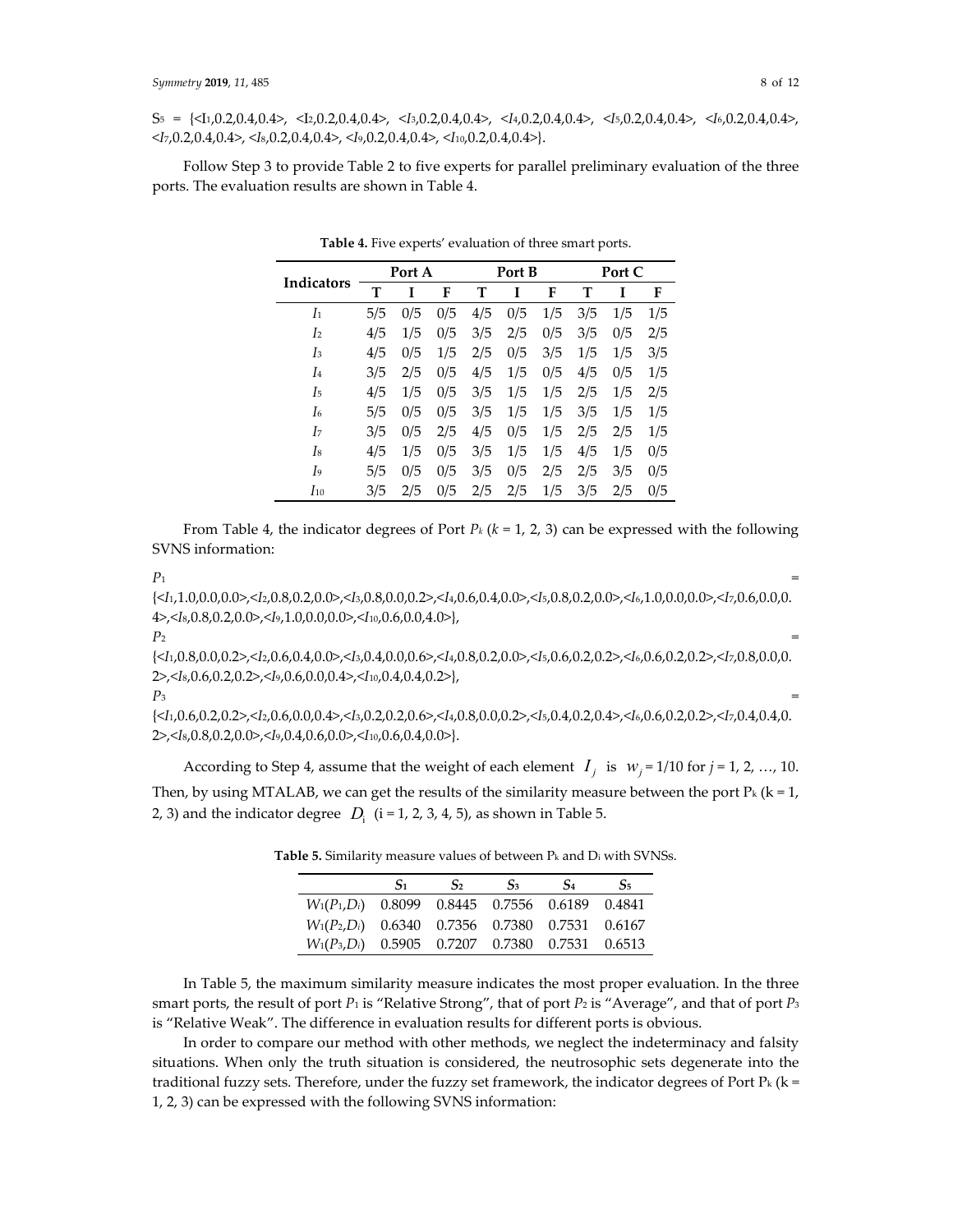| $P_1$                                                                                                                         |  |
|-------------------------------------------------------------------------------------------------------------------------------|--|
|                                                                                                                               |  |
| $0$ , $\langle I_8, 0.8, 0.0, 0.0 \rangle$ , $\langle I_9, 1.0, 0.0, 0.0 \rangle$ , $\langle I_{10}, 0.6, 0.0, 0.0 \rangle$ , |  |

 $P_2$  =

 $\{\langle 1,0.8,0.00.0\rangle,\langle 1,0.6,0.0,0.0\rangle,\langle 1,0.4,0.0,0.0\rangle,\langle 1,0.8,0.0,0.0\rangle,\langle 1,0.6,0.0,0.0\rangle,\langle 1,0.6,0.0,0.0\rangle,\langle 1,0.8,0.0,0.0\rangle,\langle 1,0.8,0.0,0.0\rangle,\langle 1,0.8,0.0,0.0\rangle,\langle 1,0.8,0.0,0.0\rangle,\langle 1,0.8,0.0,0.0\rangle,\langle 1,0.8,0.0,0.0\rangle,\langle 1$ >,<I<sub>8</sub>,0.6,0.0,0.0>,<I<sub>9</sub>,0.6,0.0,0.0>,<I<sub>10</sub>,0.4,0.0,0.0>}

 $P_3$  =

{<I1,0.6,0.0,0.0>,<I2,0.6,0.0,0.4>,<I3,0.2,0.2,0.6>,<I4,0.8,0.0,0.2>,<I5,0.4,0.0,0.0>,<I6,0.6,0.0,0.0>,<I7,0.4,0.0,0. 0>,<Is,0.8,0.0,0.0>,<I9,0.4,0.0,0.0>,<I10,0.6,0.0,0.0>}.

Similarly, we can get the results of the similarity measure between the port  $P_k$  ( $k = 1, 2, 3$ ) and the indicator degree  $D_i$  (i = 1, 2, 3, 4, 5) under the traditional fuzzy set framework, as shown in Table 6.

**Table 6.** Similarity measure values of between Pk and Di with Fuzzy Set.

|                                                    | $S_1$ | $S_2$ | S <sub>3</sub> | S <sub>4</sub> | $S_5$ |
|----------------------------------------------------|-------|-------|----------------|----------------|-------|
| $W_1(P_1, D_i)$ 0.8999 0.8407 0.7150 0.5531 0.4114 |       |       |                |                |       |
| $W_1(P_2, D_i)$ 0.8038 0.8038 0.7668 0.6308 0.4794 |       |       |                |                |       |
| $W_1(P_3, D_i)$ 0.7775 0.7775 0.7406 0.6391 0.5018 |       |       |                |                |       |
|                                                    |       |       |                |                |       |

From the data in Table 6, we can see that there is a big difference between the evaluation results using fuzzy sets and our method (see Table 5). From the evaluation results of fuzzy sets, the result of port *P*<sup>1</sup> is "Strong", that of port *P*<sup>2</sup> is "Strong" or "Relative Strong", and that of port *P*<sup>3</sup> is also "Strong" or "Relative Strong" (see Table 6). In this way, it is difficult to distinguish the differences among the evaluation results of the three smart ports. Therefore, our evaluation method is much more effective and reasonable than the traditional fuzzy set method. From the case study in this paper, simplified neutrosophic exponential similarity measures can be well used in the evaluation of smart port development and get more reasonable evaluation results. However, from the point of view of the specific research process, this method has not added the influence of decision experts' weight. In the future research, we can consider the influence of decision experts' weight on the evaluation results comprehensively, and further overcome the subjective limitations of expert evaluation, so as to make the evaluation results of smart ports more reasonable and flexible.

# **6. Conclusions and Future Directions**

The intelligent operation is an imperative development direction of advanced ports in the future. Securing all-round and sustainable development is the key to enhancing the competitiveness of ports. To this end, it is of more practical significance to study and analyze smart port evaluation. Based on exponential functions, this paper proposes to apply single-valued neutrosophic exponential similarity measure to evaluate smart port in a simplified neutral environment. This evaluation approach is advantageous over other existing port evaluation methods in that it has a more complete evaluation system to render a clearly quantitative evaluation result. Besides, it addresses the decision-making in the context of incomplete, uncertain and inconsistent information for smart port evaluation, making its evaluation results more scientific and rigorous. The contribution of this study is threefold. First, this study makes an initiative for the assessment of world smart port development. Second, this research provides an effective method for the evaluation system of amert ports. Third, the achievements of this study can provide decision-making basis and practical tool for international organizations, relevant governments or policy makers to formulate reasonable and effective governance strategy of global port industry and smart port development.

Using single-valued neutrosophic exponential similarity measure to analyze and evaluate smart port is an innovative attempt. This paper still has limitations. In the future, further research can be carried out focusing on the following three aspects. First, more smart port types and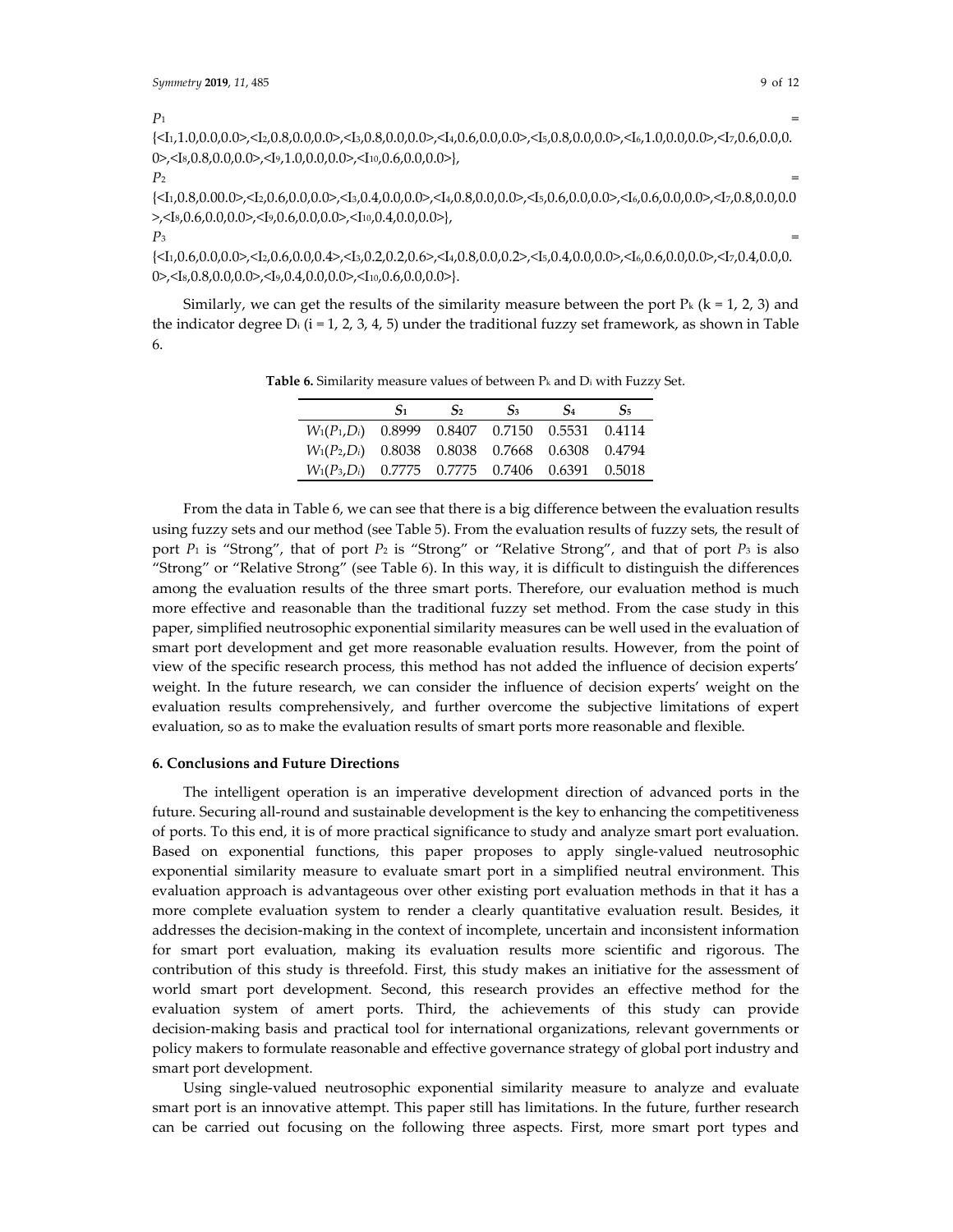orientations can be taken into consideration in future to further tap to the evaluation of the smart ports using next-generation information technologies, while including different types of data in the evaluation scope to build more accurate evaluation indicators. Second, the evaluation indicators can be further subdivided. In the future, we can further look at the four aspects of smart port, namely the daily production and operation, the logistics supply chain system, the financial and trade services, and the energy conservation and emission reduction, for in-depth research and establishment of a more practical evaluation system that better complies with the actual situations. Third, the probabilistic approach can be introduced into the single-valued neutrosophic exponential similarity measure of this paper to give the evaluation model a certain predictive ability for the future development direction of smart ports, helping the port to locate find more room for improvement, so as to elevate the comprehensive competitiveness and put forward more accurate and effective suggestions for port building.

**Author Contributions:** J.C. and K.X. conceived the research idea, and co-wrote the paper. J.Y. proposed exponential similarity measures (ESMs) between simplified neutrosophic sets (SNSs), including single valued neutrosophic ESMs and interval neutrosophic ESMs. T.H. and Y.T. performed data analysis, established the mathematical models and revised the paper. C.H. and Y.Z. collected the data and revised the paper.

**Funding:** This paper was supported by the National Natural Science Foundation of China (Grant No. 51879156 and 51409157), Shanghai Pujiang Program (17PJC053), and the Program of Humanities and Social Science of the Ministry of Education of China (14YJC630008).

**Conflicts of Interest:** The authors declare no conflicts of interest.

## **References**

- 1. Wu, J.; Yan, H.; Liu, J. DEA models for identifying sensitive performance measures in container port evaluation. *Marit. Econ. Logist.* **2010**, *12*, 215–236.
- 2. Tongzon, J. Efficiency measurement of selected Australian and other international ports using data envelopment analysis. *Transp. Res. Part A: Policy A Pract.* **2001**, *35*, 107–122.
- 3. Tongzon, J.L. Systematizing international benchmarking for ports. *Marit. Manag.* **1995**, *22*, 171–177.
- 4. Kevin, C.; Dong-Wook, S.; Ping, J.; Teng-Fei, W. An application of DEA windows analysis to container port production efficiency. *Rev. Netw. Econ.* **2004**, *3*, 1–23.
- 5. Cullinane, K.; Ji, P.; Wang, T.F. The Relationship between privatization and DEA estimates of efficiency in the container port industry. *J. Econ. Bus.* **2005**, *57*, 433–462.
- 6. Rajasekar, T.; Deo, M. The size effect of Indian major ports on its efficiency using Dea-Additive models. *Int. J. Adv. Manag. Econ.* **2018**, *1*, 12–18.
- 7. Wang, Y.J.; Han T C. Efficiency measurement for international container ports of Taiwan and surrounding areas by fuzzy data envelopment analysis. *J. Mar. Sci. Technol.-Taiwan* **2018**, *26*, 185–193.
- 8. Cullinane, K.; Wang, T.-F. Chapter 23 Data Envelopment Analysis (DEA) and Improving Container Port Efficiency. *Res. Transp. Econ.* **2006**, *17*, 517–566.
- 9. Gamassa, P.K.P.; Chen, Y. Comparison of port efficiency between Eastern and Western African ports using DEA Window Analysis. In Proceedings of the 2017 14th International Conference on Service Systems and Service Management (ICSSSM), Dalian, China, 16–18 June 2017.
- 10. Chin, A.; Tongzon, J. Maintaining singapore as a major shipping and air transport hub. In *Competitiveness of The Singapore Economy: A Strategic Perspective*; Yam, Tan Kong, and Toh Mun Heng, eds. World Scientific, 1998; pp. 83–114.
- 11. Barros, C.P.; Athanassiou, M. Efficiency in european seaports with DEA: Evidence from Greece and Portugal. *Marit. Econ. Logist.* **2004**, *6*, 122–140.
- 12. Tongzon, J.L.; Ganesalingam, S. An evaluation of ASEAN port performance and efficiency. *Asian Econ. J.*  **1994**, *8*, 317–330.
- 13. Chen, J.; Wan, Z.; Zhang, F.; Park, N.K.; He, X.; Yin, W. Operational efficiency evaluation of iron ore logistics at the ports of Bohai Bay in China: Based on the PCA-DEA Model. *Math. Probl. Eng.* **2016**, *2016*, doi:10.1155/2016/9604819.
- 14. Coto-Millan, P.; Baños-Pino, J.; Rodríguez-Alvarez, A. Economic efficiency in Spanish ports: Some empirical evidence. *Marit. Manag.* **2000**, *27*, 169–174.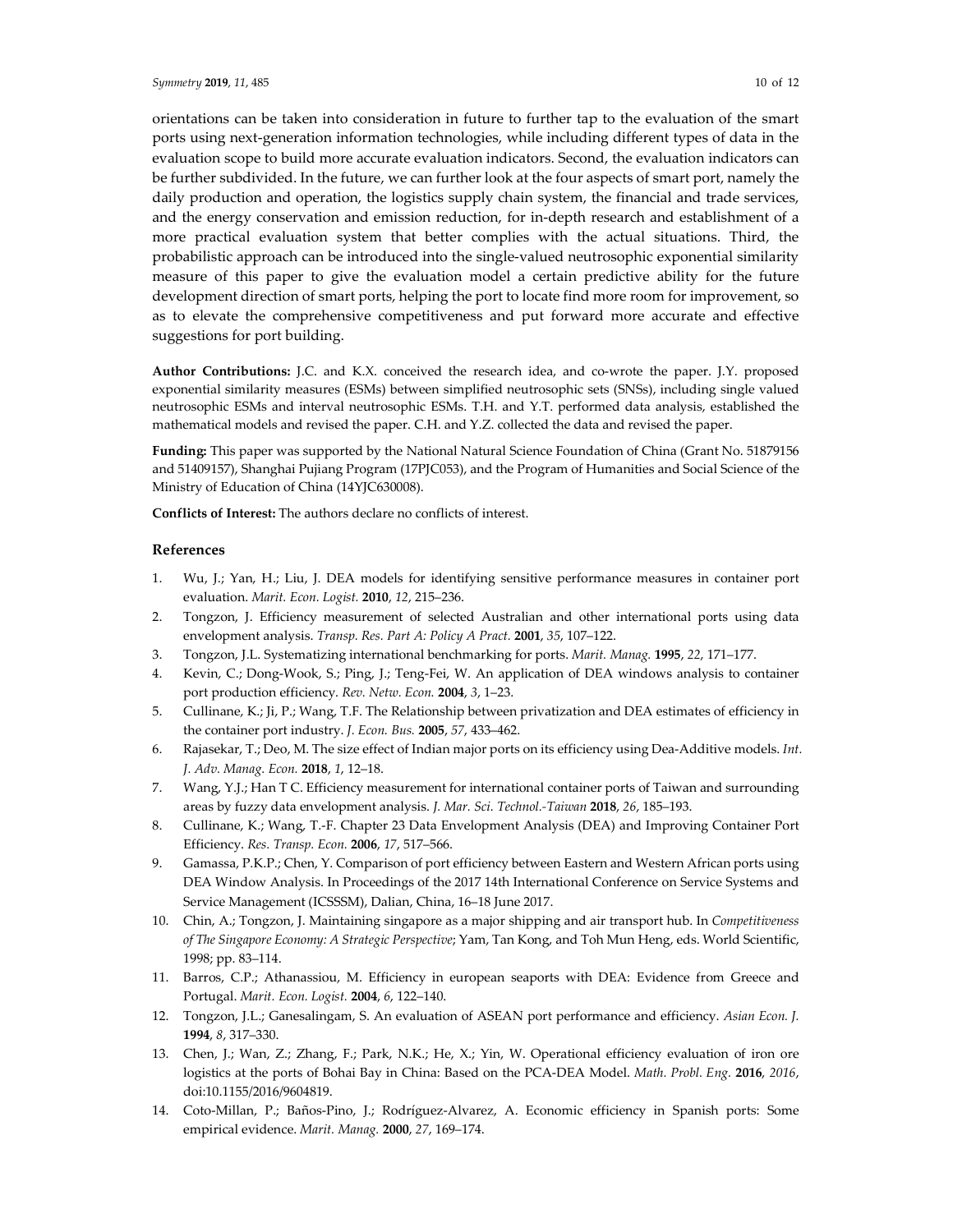- 15. Cullinane, K.; Song, D.W.; Gray, R. A stochastic frontier model of the efficiency of major container terminals in Asia: Assessing the influence of administrative and ownership structures. *Transp. Res. Part A Policy Pract.* **2002**, *36*, 743–762.
- 16. Notteboom, T.E.; Winkelmans, W. Structural changes in logistics: How will port authorities face the challenge? *Marit. Manag.* **2001**, *28*, 71–89.
- 17. Yuhling, S.U.; Liang, G.S.; Chin-Feng, L.I.U.; Tsung-Yu, C.H.O.U. A study on integrated port performance comparison based on the concept of balanced scorecard. *J. Eastern Asia Soc. Transp. Stud.* **2003**, *5*, 609–624.
- 18. Lirn T C, Thanopoulou H A, Beresford A K C. Transhipment port selection and decision-making behaviour: Analysing the Taiwanese case. *Int. J. Logist. Res. Appl.* **2003**, *6*, 229–244.
- 19. Chiu, R.-H.; Lin, L.-H.; Ting, S.-C. Evaluation of Green Port Factors and Performance: A Fuzzy AHP Analysis. *Math. Probl. Eng.* **2014**, *2014*, 1–12.
- 20. Onut, S.; Tuzkaya, U.R.; Torun, E. Selecting container port via a fuzzy ANP-based approach: A case study in the Marmara Region, Turkey. *Transp. Policy* **2011**, *18*, 182–193.
- 21. Brooks, M.R.; Schellinck, T.; Pallis, A.A. A systematic approach for evaluating port effectiveness. *Marit. Manag.* **2011**, *38*, 315–334.
- 22. Smarandache, F. A unifying field in logics: Neutrosophic logic. *Multiple-Valued Logic* **1999**, *8*, 489–503.
- 23. Fu, J.; Ye, J. Simplified Neutrosophic Exponential Similarity Measures for the Initial Evaluation/Diagnosis of Benign Prostatic Hyperplasia Symptoms. *Symmetry* **2017**, *9*, 154.
- 24. Peng, J.-J.; Wang, J.-Q.; Zhang, H.-Y.; Chen, X.-H. An outranking approach for multi-criteria decision-making problems with simplified neutrosophic sets. *Appl. Soft Comput.* **2014**, *25*, 336–346.
- 25. Şahin, R.; Liu, P. Some approaches to multi criteria decision making based on exponential operations of simplified neutrosophic numbers. *J. Intell. Syst.* **2017**, *32*, 2083–2099.
- 26. Şahin, R.; Küçük, A. Subsethood measure for single valued neutrosophic sets. *J. Intell. Syst.* **2015**, *29*, 525– 530.
- 27. Biswas P, Pramanik S, Giri B C. TOPSIS method for multi-attribute group decision-making under single-valued neutrosophic environment. *Neural Comput. Appl.* **2016**, *27*, 727–737.
- 28. Şahin, R.; Liu, P. Maximizing deviation method for neutrosophic multiple attribute decision making with incomplete weight information. *Neural Comput. Appl.* **2016**, *27*, 2017–2029.
- 29. Akram, M.; Shahzadi, S. Neutrosophic soft graphs with application. *J. Intell. Fuzzy Syst.* **2017**, *32*, 841–858.
- 30. Smarandache, F.; Ali, M. Neutrosophic triplet group. *Neural Comput. Appl.* **2018**, *29*, 595–601.
- 31. Rizk-Allah, R.M.; Hassanien, A.E.; Elhoseny, M. A multi-objective transportation model under neutrosophic environment. *Comput. Electr. Eng.* **2018**, *69*, 705-719.
- 32. Liu, P.; Teng, F. Multiple attribute decision making method based on normal neutrosophic generalized weighted power averaging operator. *Int. J. Mach. Learn. Cybern.* **2018**, *9*, 281–293.
- 33. Abdel-Basset, M.; Mohamed, M. The role of single valued neutrosophic sets and rough sets in smart city: Imperfect and incomplete information systems. *Measurement* **2018**, *124*, 47–55.
- 34. Thong, N.T.; Dat, L.Q.; Son, L.H.; Hoa, N.D.; Ali, M.; Smarandache, F. Dynamic interval valued neutrosophic set: Modeling decision making in dynamic environments. *Comput. Ind.* **2019**, *108*, 45–52.
- 35. López, L.F.D.M.; Blas, N.G.; Arteta, A. The optimal combination: Grammatical swarm, particle swarm optimization and neural networks. *J. Comput. Sci.* **2012**, *3*, 46–55.
- 36. Albert, A.A.; Blas, N.G.; de Mingo López, L.F. Natural combination to trade in the stock market. *Soft Comput.* **2016**, *20*, 2433–2450.
- 37. López, L.F.M.; Blas, N.G.; Albert, A.A. Multidimensional knapsack problem optimization using a binary particle swarm model with genetic operations. *Soft Comput.* **2018**, *22*, 2567–2582.
- 38. Angeloudis, P.; Bell, M.G. An uncertainty-aware AGV assignment algorithm for automated container terminals. *Transp. Res. E: Logist. Transp. Rev.* **2010**, *46*, 354–366.
- 39. Luo, S.; Ren, B. *The Monitoring and Managing Application of Cloud Computing Based on Internet of Things*; Elsevier North-Holland, Inc.: New York, NY, USA, 2016.
- 40. Gu, S.; Hua, J.; Lv, T. Evaluation of customer satisfaction of "Door-to-Door" whole-process logistic service with interval-valued intuitionistic fuzzy information. *J. Intell. Fuzzy Syst.* **2016**, *30*, 2487–2495.
- 41. Zhang, Y.; Zou, D.; Zheng, J.; Fang, X.; Luo, H. Formation mechanism of quick emergency response capability for urban rail transit: Inter-organizational collaboration perspective. *Adv. Mech. Eng.* **2016**, *8*, doi:10.1177/1687814016647881.